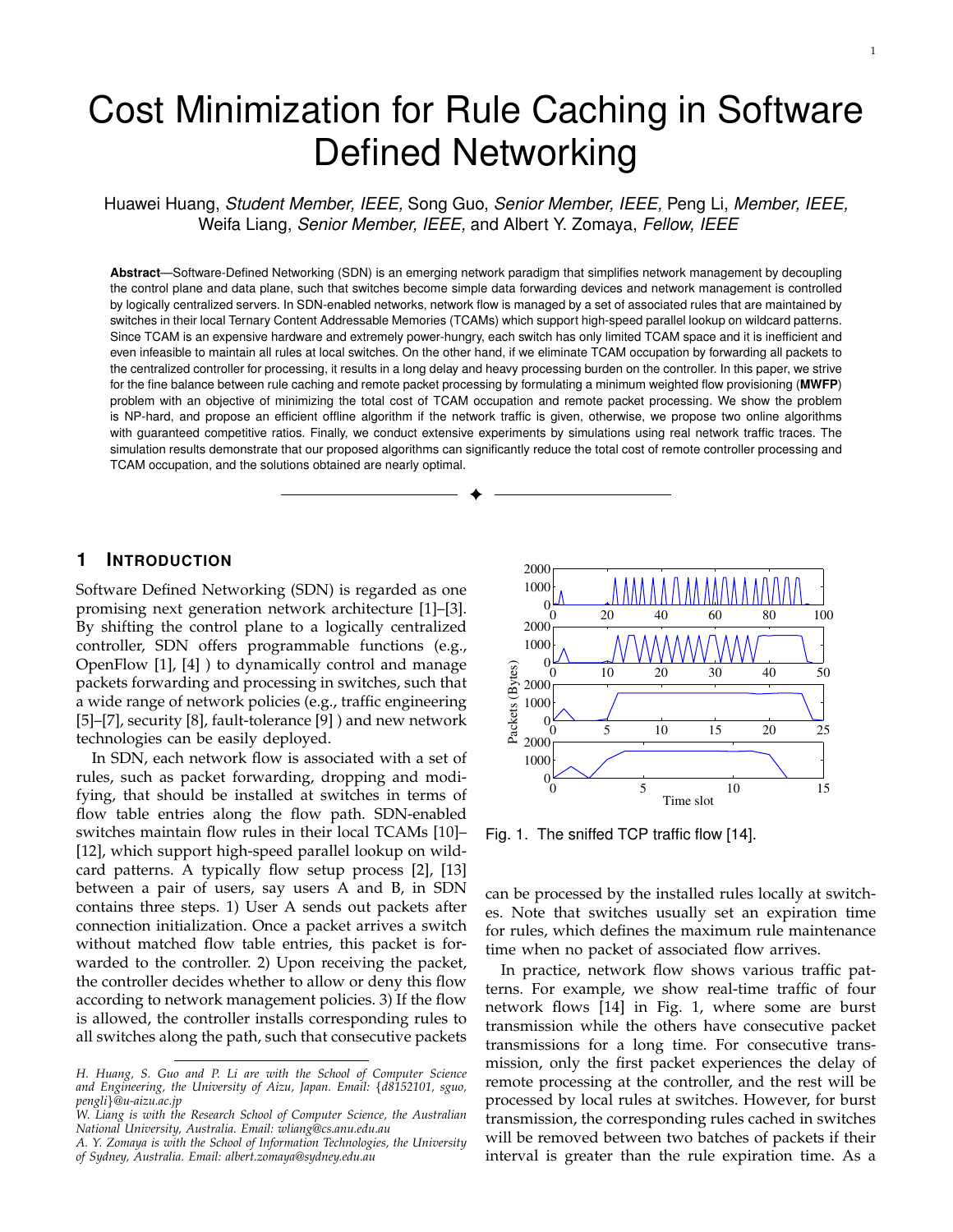result, remote packet processing would be incurred by the first packet of each batch, leading to a long delay and high processing burden on the controller. A simple method to reduce the overhead of remote processing is to cache rules at switches within the lifetime of network flow, ignoring the rule expiration time. Unfortunately, network devices are equipped with limitedspace TCAMs because they are expensive hardware and extremely power-hungry. For instance, it is reported that TCAMs are 400 times more expensive [12] and 100 times more power-consuming [15] per Mbit than RAM-based storage. Since TCAM space is shared by multiple flow in networks, it is inefficient and even infeasible to maintain all rules at local switches. This dilemma motivates us to investigate efficient rule caching schemes for SDN to strive for a fine balance between network performance and TCAM usage.

The main contributions of our paper are summarized as follows.

- *•* To the best of our knowledge, we are the first to study the rule caching problem with the objective of minimizing the sum of remote processing cost and TCAM occupation cost.
- *•* We show the NP-hardness of the problem, and propose an offline algorithm by adopting a greedy strategy if the network traffic is given in advance. We also devise two online algorithms with guaranteed competitive ratios.
- *•* Finally, we conduct extensive simulations using real network traffic traces to evaluate the performance of our proposals. The simulation results demonstrate that our proposed algorithms can significantly reduce the total cost of remote controller processing and TCAM occupation, and the solutions obtained are nearly optimal.

The reminder of the paper is structured as follows. Section 2 reviews some related work in table entries scheduling in SDN. Section III introduces the system model and problem formulation. An offline algorithm is proposed in Section IV. Two online algorithms are proposed and analysed in Section 5. Section 6 demonstrates the performance evaluation results. Finally, section 7 concludes this paper.

# **2 RELATED WORK**

As one pioneering work of recouping control plane from the data plane, NOX [8] has been proposed to control data forwarding based on OpenFlow.

Following this line of research, lots of efforts have been made on rule caching strategies in SDN, which can be classified into two categories: reactive way [2], [8] and proactive way [3], [4], [16].

The reactive rule caching has been widely adopted by existing work [2], [8] because of its efficient usage of TCAM space. The first packet of each "microflow" is forwarded to the controller that reactively installs flow entries in switches. For instance, Ethane [2] controller reactively installs flow table entries based on the first packet of each TCP/UDP flow. Recently, Bari et al. [13] use the on-demand approach to response flow setup requests.

On the other hand, other studies [17], [18] argue that reactive approach is time-consuming because of remote rule fetching, leading to heavy overhead in packet processing [5], [13], [16]. To reduce the response time for packets at switches without matched rules, proactive approach has been proposed to install rules in switches before corresponding packets arrive. For example, Benson, et al. [5] developed a system MicroTE that adapts to traffic fluctuations, with which rules can be dynamically updated in switches to imposes minimal overhead on network based on traffic prediction. Kang, et al. [3] have proposed to pre-compute backup rules for possible failures and cache them in switches in advance to reduce network recovery time.

In addition, other related literatures [7], [12], [19], [20] focus on the rules scheduling considering forwarding table size utilization. For instance, Katta et al. [12] proposed a abstraction of an infinite switch based on an architecture that leverages both hardware and software, in which rules caching space can be infinite. In that case, rules can be cached in forwarding table as many as possible. This abstraction saves TCAMs space, but the packet processing speed in switch is a bottleneck. To efficiently use TCAMs space, Kanizo et al. [7], Nguyen et al. [19] and Cohen et al. [20] propose their rules placement scheduling jointly consider the traffic routing in network. However, rules updating is ignored in their optimization. To the contrast, we study both the two aspects in our optimization.

The work most related with our paper is DIFANE [16], a compromised architecture that leverages a set of authority switches serving as a middle layer between the controller in control plane and switches in data plane. The endpoints rules are pre-computed and cached in authority switches. Once the first packet of a new microflow arrives the switch, the desired rules are reactively installed, from authority switches rather than the controller. In this way, the flow setup time can be significantly reduced. Unfortunately, caching precomputed rules all in authority switches consumes large TCAM space. In our work, we still load the flow rules into switches in a reactive way. However, rule caching period is controlled by our proposed algorithm by taking both remote processing and TCAM occupation cost into consideration.

# **3 SYSTEM MODEL AND PROBLEM FORMULA-TION**

We consider a discrete time model, where the time horizon is divided into *T* time slots of equal length *l*. A network flow travels along a set of SDN-enabled switches, each of which is assigned a set of rules to implement routing or network management functions.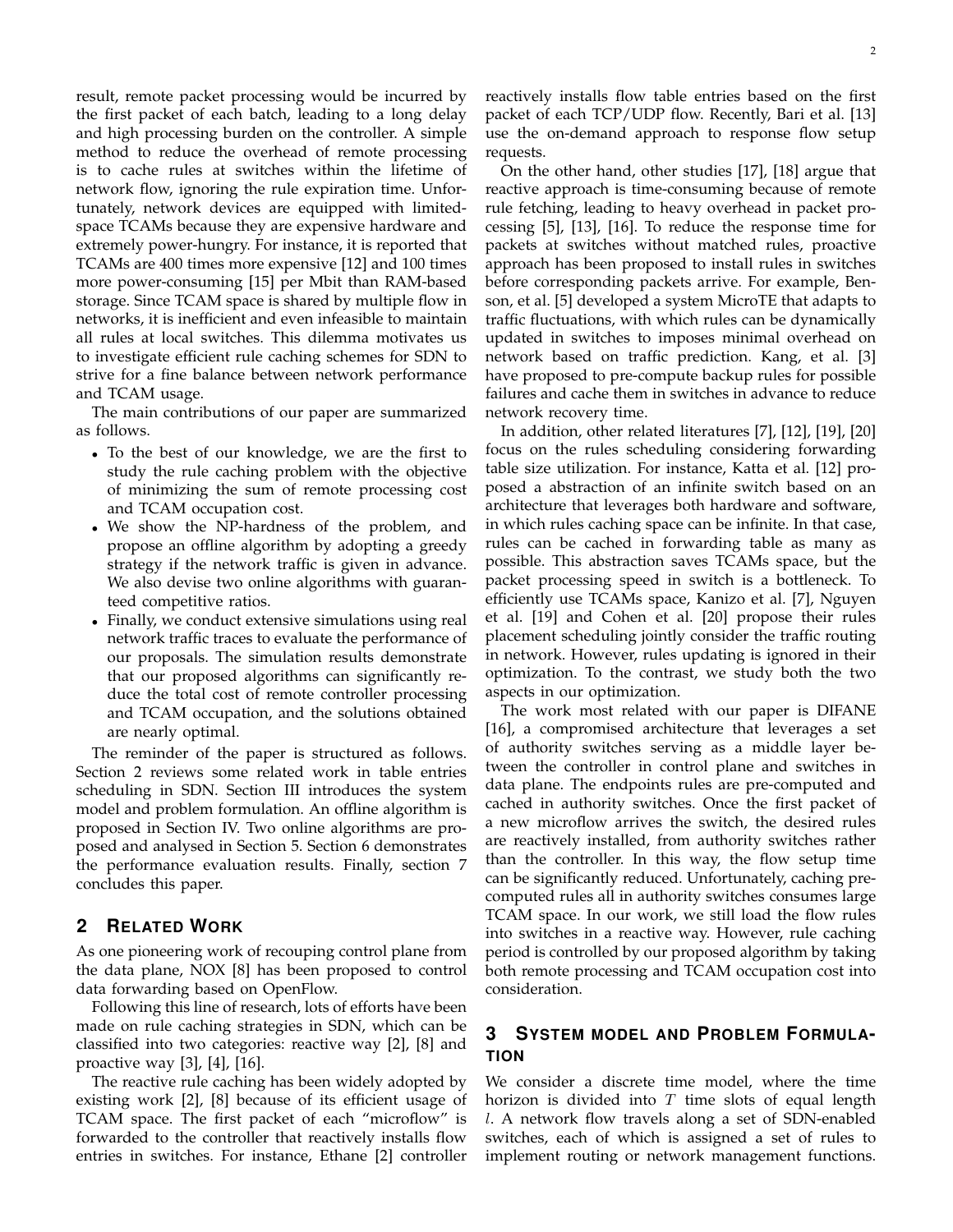TABLE 1 Notions and Variables

| Notations | Description                                            |
|-----------|--------------------------------------------------------|
| T         | maximum time-slot range of consideration               |
|           | length of each time slot (seconds)                     |
| $a_i$     | a binary indicator that denotes the positive flow rate |
|           | in time slot $i, i=1,2,T$                              |
| $\delta$  | sum of time slots where $a_i > 0$                      |
| D         | amount of valid periods during $[1, T]$                |
| $V_i$     | the $i^{th}$ valid period during [1, T]                |
| $E_i$     | the $i^{th}$ empty period during [1, T]                |
| $\alpha$  | occupation cost of caching table entry                 |
| β         | remote processing cost                                 |
| $\gamma$  | $\gamma = \frac{\alpha}{\beta}$                        |
| $x_i$     | a binary variable indicating whether cache action      |
|           | happens in time slot $i$ , $i=1,2T$                    |
| $y_i$     | a binary variable indicating whether fetch action      |
|           | happens in time slot $i, i=1,2T$                       |
| $C_C$     | total cost of cache action during $[1, T]$             |
| $C_F$     | total cost of fetch action during $[1, T]$             |
|           |                                                        |

For simplicity, in this paper, we study rule caching at a switch with a set of associated rules whose maintenance cost is  $\alpha$  per second, and our results can be directly extended to all switches along the flow path. Note that the set of rules associated with the network flow will be cached or removed as a whole at the switch. When no matched flow table entries are available at the switch for arriving packets, these packets will be sent to the controller for processing. We model the remote processing cost at controller as *β*. The ratio between these two kinds of cost is denoted by  $\gamma$ , i.e.,  $\gamma = \frac{\alpha}{\beta}$ . We consider arbitrary traffic pattern of the network flow. The set of time slots with  $(a_t > 0)$  and without  $(a_t = 0)$  packet transmission are referred to as valid period and empty period, respectively. All symbols and variables used in this paper are summarized in Table 1.

We define a binary variable  $x_i$  to denote whether a flow entry is cached at the *i*-th time slot:

 $x_i =$ { 1*,* if rules are cached at the *i*-th time slot*,* 0*,* otherwise*.*

The occupation cost can be calculated as follows.

$$
C_C = \alpha l \cdot \sum_{i=1}^{T} x_i.
$$
 (1)

We also define a binary variable *y<sup>i</sup>* to indicate whether remote packet processing is conducted.

 $y_i =$  $\int 1$ , if rules are remotely fetched in the *i*-th time slot<sub>i</sub> 1, if they are removely feached in the *t*-th time siquenza.<br>0, otherwise.

and the corresponding cost can be calculated by:

$$
C_F = \beta l \cdot \sum_{i=1}^{T} y_i.
$$
 (2)

With the global information of the given traffic flow, the minimum weighted flow provisioning (**MWFP**) problem can be formulated as follows:

$$
\begin{aligned} \text{MWFP}: \min_{x_i, y_i} C_{Total} &= C_C + C_F \\ \text{s.t.} \quad x_i - x_{i-1} &\leq y_i, \end{aligned} \tag{3a}
$$

$$
\sum_{i=1}^{i} y_i \ge x_i,\tag{3b}
$$

$$
\overline{j=1}
$$
  
\n $(x_i + y_i) \ge a_i,$   
\n $x_i, y_i \in \{1, 0\}, \forall i = 1, 2, ..., T.$  (3c)

The trigger of remote processing is represented by constraint (3a), where  $y_i = 1$  only when we decide to cache rules from the *i*-th time slot, which are not available at local switches in the  $(i - 1)$ -th time slot, i.e.,  $x_i = 1$  and  $x_{i-1} = 0$ . Constraint (3b) indicates that the switch needs to fetch rules at least one time before caching. Constraint (3c) claims that arriving packets must be processed by local cached rules or remote controller. Note that the input of this problem are *a<sup>i</sup>* , *α*, *β* or *γ*, and the output are the scheduling solution *x<sup>i</sup>* , *y<sup>i</sup>* , *i*=1,2,..*T*.

#### **Theorem 1.** *The MWFP problem is NP-hard.*

*Proof:* We show **MWFP** problem is NP-hard by performing a polynomial reduction from the weighted set cover problem, a classic combinatorial optimization problem that is proved NP-hard [21], [22]: Suppose we have an instance of the weighted set cover problem  $\mathcal{A}' = (\mathcal{U}', \mathcal{S}')$ . Given a set  $\mathcal{U}' = \{1, 2, ..., T\}$ , a collection  $S' = \{S'_1, S'_2, ..., S'_m\}$  ( $m = \frac{1}{2}(T^2 + T)$ ) of subsets of *U'*, with weights  $w(S'_i)$ , the goal is to find a collection  $\mathcal{C}'$  of these subsets whose union is  $\mathcal{U}'$ , such that  $\sum_{C_i' \in \mathcal{C}'} w(C_i')$  is minimized.

We construct an instance of the **MWFP** from this instance, i.e.,  $A = (U, S)$  with  $U = \{1, 2, ..., T\}$ ,  $S = \{$ *{*1*}*,*{*2*}*,.., *{T}*, *{*1,2*}*,*{*2,3*}*,.., *{T*-1,*T}*, *{*1,2,3*}*,*{*2,3,4*}*,.., *{T*-2,*T*-1,*T}*, ..., *{*1,2,..,*T*-1*}*, *{*2,3,..,*T}*, *{*1,2,..,*T}}*, in which each element in each subset of *S* denotes the timeslot during [1,*T*]. Every subset in *S* is a cost( $S_i$ ), which can be calculated as

$$
cost(S_i) = \begin{cases} \beta l + \alpha l \cdot |S_i|, & \text{if } |S_i| > 1; \\ \beta l \cdot a_i, & \text{if } |S_i| = 1. \end{cases}
$$
 (4)

The target is to find a collection of time slots *C ⊆ S* such that  $\bigcup_{C_i \in \mathcal{C}} C_i = \mathcal{U}$ , and ensuring the total cost of *C* is minimum. It can be seen that such transformation can be done in polynomial time. As the weighted set cover problem is NP-hard, the **MWFP** is NP-hard too as the reduction can be done in polynomial time, and vice  $\Box$ 

## **4 OFFLINE ALGORITHM**

Due to the NP-hardness, solving **MWFP** problem is computationally infeasible for large-scale problem instances. In this section, we propose a heuristic algorithm to solve the offline version of the problem. As shown in Algorithm Offline Greedy, we first generate a collection of time slot sets that represents possible rule cache periods as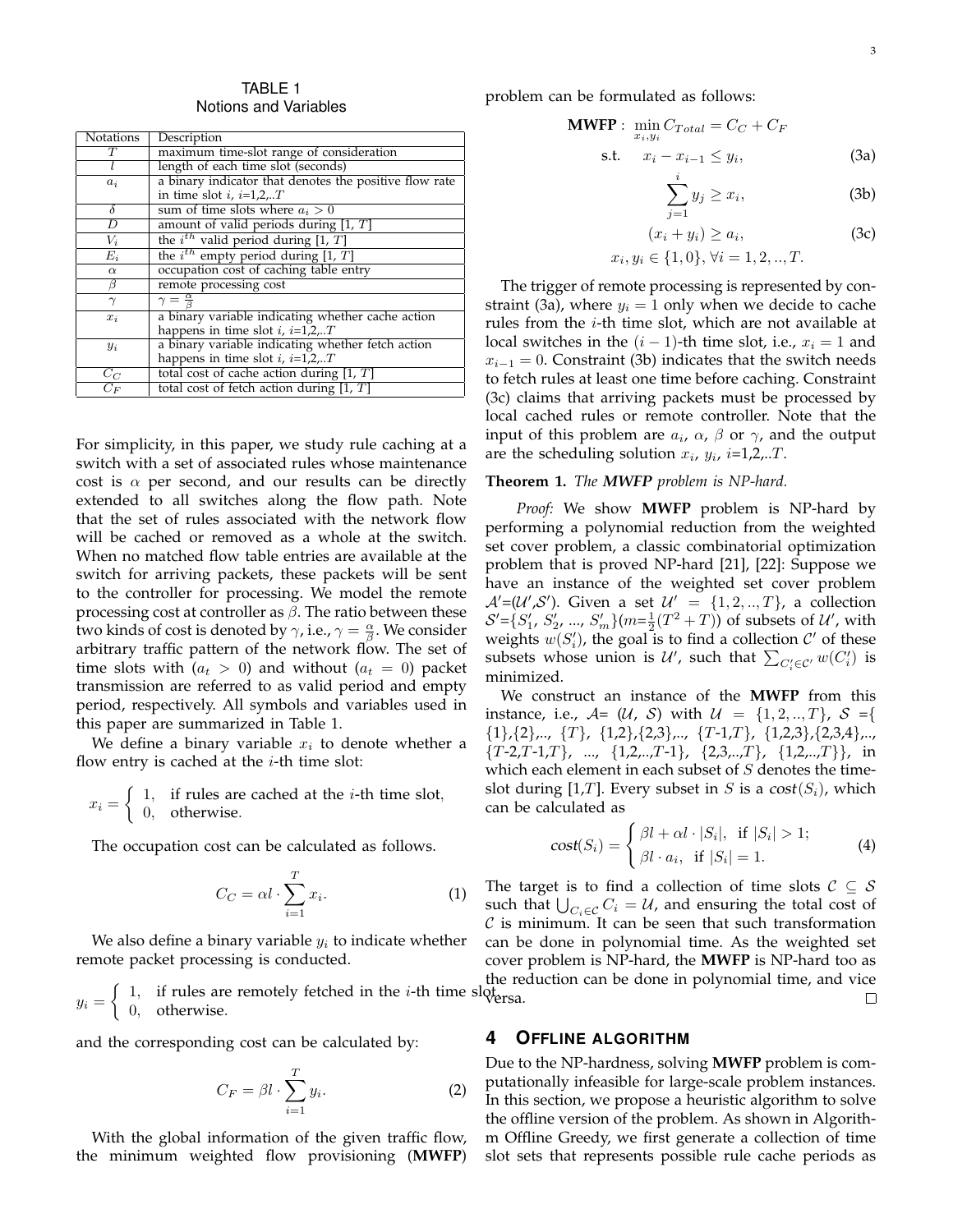shown in line 1. Each set is assigned a weight according to (4) in line 2. Then, we select time slot sets for rule caching in an iterative manner from line 4 to 8. In each iteration, we choose the set *X* that minimizes the value of weight *w*(*X*) divided by number of elements not yet covered.

**Algorithm 1** Offline Greedy Algorithm to solve **MWFP Input:** flow indicator set  $\mathcal{F} = \{a(t), t \in [1, T]\}$ , and

*T* =*{*1,2,...,*T}*

**Output:** The collection *C* of subsets of *T*

- 1: generate sample collection *S* with  $\bigcup_{S \in \mathcal{S}} S = \mathcal{T}$ , where its generating method has been described in the proof of Theorem 1.
- 2: generate the weight function  $w: \mathcal{S} \to \mathbb{R}_+$  by invoking (4)
- 3:  $C \leftarrow \emptyset$ , and  $R \leftarrow \mathcal{T}$
- 4: **while**  $R \neq \emptyset$  **do**
- 5:  $X \leftarrow \arg \min_{X \in \mathcal{S}} \frac{w(X)}{|X \cap R}$ *|X∩R|*
- 6:  $C \leftarrow C \cup X$
- 7:  $R \leftarrow R \setminus X$
- 8: **end while**

**Theorem 2.** *Alg.1 is (*ln *T+1)-approximation to the optimal solution of MWFP, where T is the maximum time slot.*

*Proof:* For each element (time slot)  $t_j \in \mathcal{T}$ , let  $S_j$  be the first picked set that covers it while applying Alg.1, and  $\theta(t_i)$  denote the amortized cost of each element in  $S_j$ ,

$$
\theta(t_j) = \frac{w(S_j)}{|S_j \cap R|}.
$$

Obviously, the cost of Alg.1 can be written as  $\sum_{t_j \in \mathcal{T}} \theta(t_j)$ .

Then, let  $\mathcal{T} = \{t_1, t_2, ..., t_T\}$  denote the ordered set of elements in [1,*T*] that each is covered. Note that, when  $t_j$  is to be covered, apparently we have  $R \supseteq R$  $\{t_j, t_{j+1}, ..., t_T\}$ . We can see that *R* contains at least  $(T - j + 1)$  elements. Therefore, the amortized cost in  $S_i$  is at most the average cost of the optimum solution (denoted by OPT), i.e.,

$$
\theta(t_j) = \frac{w(S_j)}{|S_j \cap R|} \le \frac{\text{OPT}}{T - j + 1}.
$$

By summing the  $\theta(t_i)$  in all time slots, we get:

$$
\sum_{t_j \in \mathcal{T}} \theta(t_j) \le \text{OPT}(\frac{1}{T} + \frac{1}{T-1} + \dots + \frac{1}{2} + 1).
$$

That is Greedy  $\leq$  OPT  $\cdot$  *H*(*T*)  $\leq$  OPT  $\cdot$  (1 + ln*T*), where *H*(*T*) is called the harmonic number of *T*.  $\Box$ 

## **5 ONLINE ALGORITHMS**

In this section, we consider the **MWFP** problem assuming that the packet traffic information is not given in advance. We first present several important observations



Fig. 2. Illustration of typical actions in optimum solution.

in the optimal solution, followed by two proposed online algorithms with low computational complexity to approximate the optimal solution.

#### **5.1 Typical actions in optimal solutions**

By carefully examining the optimal solutions of several problem instances, we find that there exists several typical actions as follows.

- *•* FNC (Fetch and Cache): for valid periods with at least 2 time slots, flow rules are first fetched from the remote controller, and then they are cached at local switches.
- *•* SUF (Successive Fetch): for a valid period with at least 2 time slots, all packets are forwarded to the remote controller for processing.
- *•* CIE (Cache in Empty period): rules are cached in switches during the empty period between two valid periods.
- *•* NF (Only Forward): Packets are processed by the controller in the empty periods of one time slot.

Above typical actions are illustrated in Fig. 2. The optimal solutions can be categorized into following three cases.

- *•* **OPT-A**: there are only SUF actions in the optimal solution.
- *•* **OPT-B**: there are only CIE actions in the optimal solution.
- *•* **OPT-C**: both SUF and CIE actions exist in the optimal solution.

#### **5.2 Online Exactly Match the Flow Algorithm**

Our first online algorithm, which is referred to as EMF (Exactly Match the Flow Algorithm), is shown in Alg. 2. In each time slot, each switch makes a decision, caching or fetching, according to observed network traffic. When there are packets arriving in the current time slot, i.e.,  $a_t = 1$ , if no matched rules are cached, i.e.,  $x_{t-1} = 0$ , switch fetches rules from the controller. Otherwise, we keep caching them in switches.

**Lemma 1.** *Suppose there are D valid periods (denoted by V<sup>i</sup> ,*  $i = 1, 2, \ldots, D$ *)* including  $\delta$  valid time slots within  $[1, T]$ , the *total cost of* EMF *is*

$$
C_{EMF} = \beta lD + \alpha l\delta. \tag{5}
$$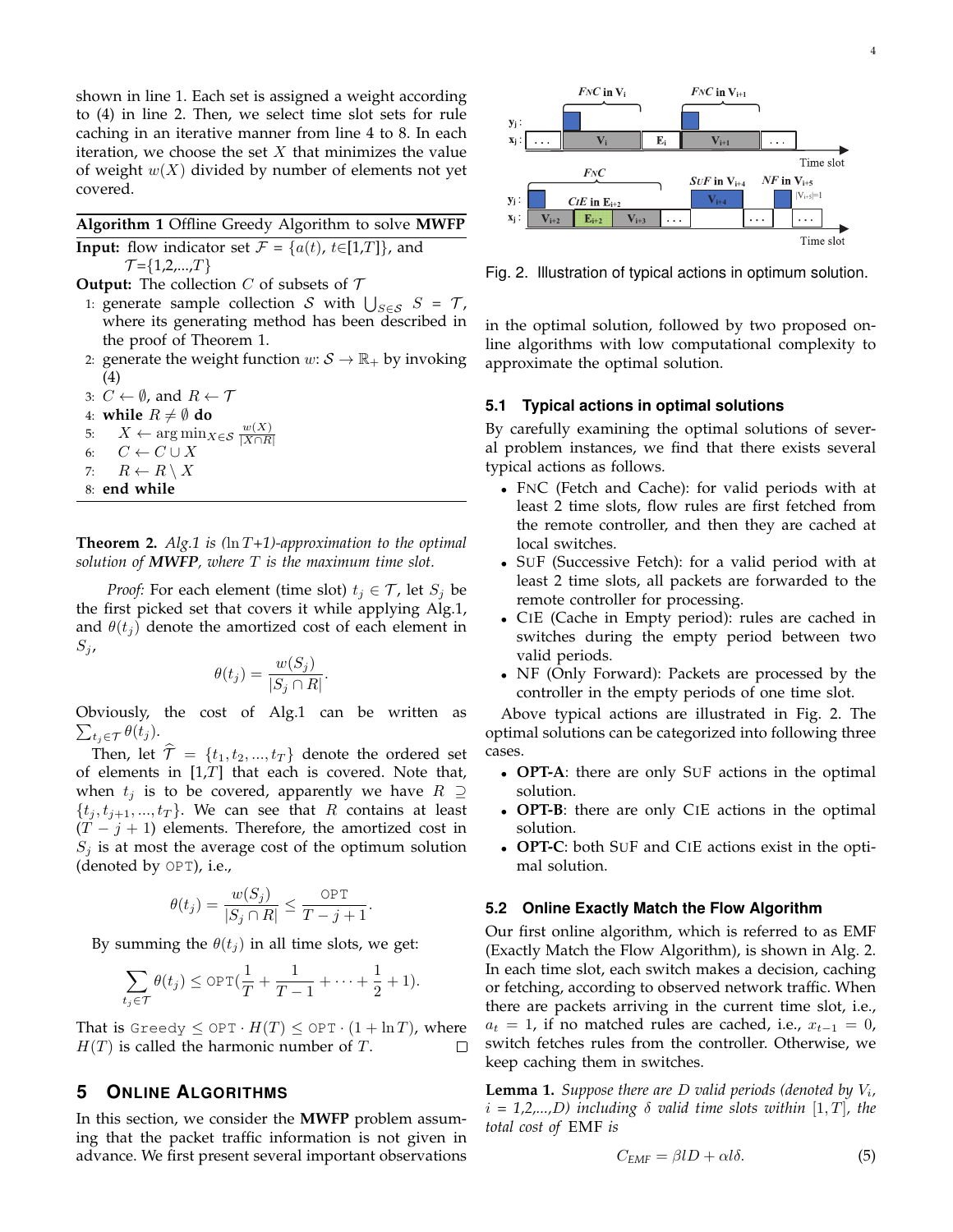**Algorithm 2** online Exactly Match the Flow (EMF) Algorithm

|    | 1: for each time slot $t \in [1, T]$ do     |
|----|---------------------------------------------|
| 2: | if $a_t=1$ and $x_{t-1}=0$ then             |
| 3: | fetch flow rules from the controller        |
| 4: | $y_t \leftarrow 1, x_t \leftarrow 1$        |
| 5: | else if $a_t=1$ and $x_{t-1}=1$ then        |
| 6: | keep caching entries in switches            |
| 7: | else if $a_t=0$ and $x_{t-1}=1$ then        |
| 8: | remove the corresponding flow table entries |
| 9: | $x_t \leftarrow 0$                          |
|    | 10: <b>end</b> if                           |
|    | 11: end for                                 |

*Proof:* In Alg. 2, flow rules are maintained in switches only when there are network traffic passing through, such that TCAM occupation cost can be easily calculated by *αlδ*. Since rule fetching action happens in the beginning of each valid period, we have fetching cost of *βlD*. By summing them up, the total cost of EMF can be calculated by (5). □

**Lemma 2.** *When the optimal solution belongs to OPT-A,* SUF is adopted by any valid period  $V_i$ , we have  $\gamma$   $>$ *|Vi|−*1  $\frac{\gamma_i|-1}{|V_i|}, \forall i = 1, 2, ..., D.$ 

*Proof:* Since SUF is adopted in the optimal solution, its cost must be less than FNC, i.e.,

$$
|V_i|\beta l < \beta l + |V_i|\alpha l
$$
\n
$$
\Rightarrow \beta < \frac{|V_i|\alpha}{|V_i|-1} \Rightarrow \gamma > \frac{|V_i|-1}{|V_i|}, \forall i = 1, 2, \dots, D.
$$

**Theorem 3.** *When the optimal solution belongs to OPT-A, the* EMF algorithm is  $(\gamma + \frac{D}{\delta})$ -competitive.

*Proof:* Since the optimal solution belongs to OPT-A, i.e., all packets are sent to the controller for processing, it is easy to see that the total cost of optimal solution is *βlδ*. Thus, the competitive ratio  $λ$ <sup>*A*</sup> is:

$$
\widehat{\lambda}_A = \frac{C_{\text{EMF}}}{\beta l \delta} = \frac{\alpha \delta + \beta D}{\beta \delta} = \gamma + \frac{D}{\delta}.
$$

**Lemma 3.** *When the optimal solution belongs to OPT-B, rules are always maintained by switches once downloaded, i.e.,* CIE *is adopted by the period E<sup>i</sup> between any two valid periods V*<sub>*i*</sub> and *V*<sub>*i*+1</sub>, and we have  $\gamma < \frac{1}{|E_i|}, \forall i = 1, 2, ..., D - 1$ .

*Proof:* If switches continue to cache rules once they're downloaded, the TCAM occupation cost during *E<sup>i</sup>* must be less than the fetching cost at the beginning of  $V_{i+1}$ , i.e.,

$$
\alpha l(|E_i| + |V_{i+1}|) < \beta l + |V_{i+1}| \cdot \alpha l
$$
\n
$$
\Rightarrow \beta > \alpha |E_i| \Rightarrow \gamma < \frac{1}{|E_i|}, \forall i = 1, 2, \dots, D - 1.
$$



Fig. 3. Rules are cached in *E<sup>i</sup>* because of CIE action.

**Theorem 4.** *When the optimal solution belongs to OPT-B, the* EMF *algorithm is*  $\left(\frac{D+\gamma\delta}{1+\gamma(\delta+D-1)}\right)$ -competitive.

*Proof:* As shown in Fig. 3, since rules are maintained in switches once downloaded under OPT-B, its total cost can be easily calculated by  $\beta l + \alpha l(\delta + \sum_{i=1}^{D-1} |E_i|)$ , where the first term is the cost of the only fetching that happens in the beginning of the first valid period, and the second term is TCAM occupation cost. Combined with Lemma 1, the competitive ratio is:

$$
\widehat{\lambda}_B = \frac{C_{\text{EMF}}}{\beta l + \alpha l(\delta + \sum_{i=1}^{D-1} |E_i|)} \n\leq \frac{\beta D + \alpha \delta}{\beta + \alpha(\delta + D - 1)} = \frac{D + \gamma \delta}{1 + \gamma(\delta + D - 1)}.
$$

**Lemma 4.** *When the optimal solution belongs to OPT-C, there exists at least one valid period*  $V_i, i \in [1, D]$  and one *empty period*  $E_j, j \in [1, D-1]$ *, such that*  $\frac{|V_i|-1}{|V_i|} < \gamma < \frac{1}{|E_j|}$ *.* 

*Proof:* This lemma can be easily proved following similar analysis in Lemmas 2 and 3.  $\Box$ 

**Theorem 5.** *When the optimal solution belongs to OPT-C, the* EMF *algorithm is*  $\left(\frac{D+\gamma\delta}{D+\gamma(\delta-D+2)}\right)$ -competitive.

*Proof:* Without loss of generality, we suppose CIE is adopted in empty periods  ${E_1, E_2, ..., E_x}$ , and SUF is adopted in valid periods  $\{V_1, V_2, ..., V_y\}$ . There are *z* NF actions in the optimal solution. The total cost of optimal solution belongs to OPT-C can be calculated by:

$$
C_{OPT-C} = \beta l[D - x + \sum_{i=1}^{y} (|V_i| - 1)] +
$$
  
\n
$$
\alpha l(\delta + \sum_{j=1}^{x} |E_j| - \sum_{i=1}^{y} |V_i|) - \alpha l z,
$$
  
\n
$$
= \beta l D + \alpha l \delta + h(x, y, z),
$$

where

 $\Box$ 

$$
h(x, y, z) = \alpha l \sum_{j=1}^{x} |E_j| - \beta l x + [\beta l \sum_{i=1}^{y} (|V_i| - 1) - \alpha l \sum_{i=1}^{y} |V_i|] - \alpha l z.
$$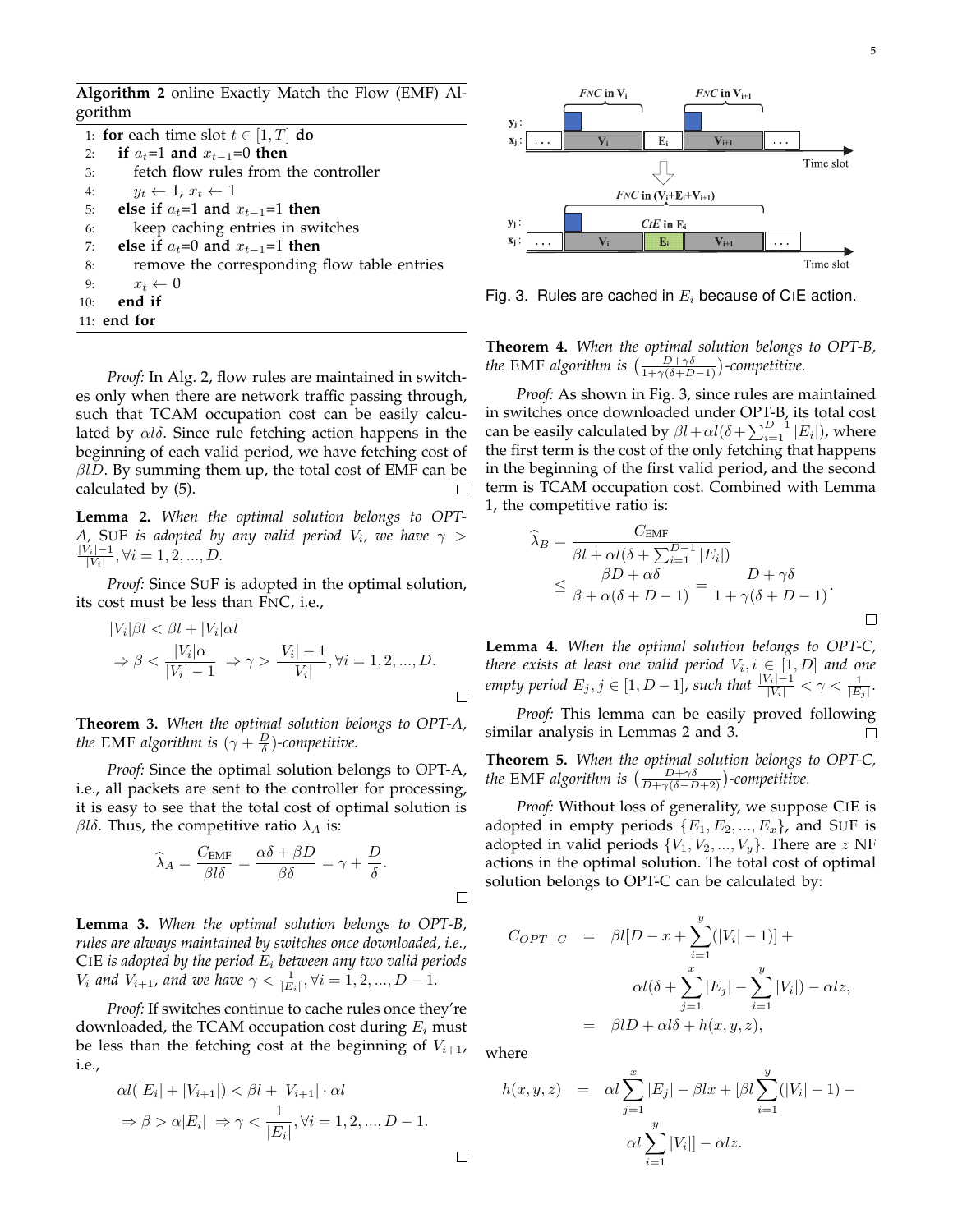Referring to **Lemma 4**,  $\gamma < \frac{1}{|E_j|} \Rightarrow \alpha - \beta < 0$  and  $\frac{|V_i|-1}{|V_i|} < \gamma \Rightarrow \beta l \sum_{i=1}^y (|V_i|-1) - \alpha l \sum_{i=1}^y |V_i| < 0.$ Therefore,  $h(x, y, z) < 0$  and the ratio  $\lambda_C > 1$ .

Obviously, we have  $x \geq 1$ ,  $y \geq 1$  and  $z \geq 0$ . We then consider two extreme cases. In the first case, there exists multiple CIE actions but only one SUF action. Since there must be one empty period between these two types of patterns, CIE actions cover at most *D−*2 empty periods, i.e.,  $x \leq D-2$ . In the second case, there are only one CIE action and multiple SUF actions. The only one CIE occupies at least two valid periods. As a result, SUF actions use at most  $D-2$  valid periods, i.e.,  $y \le D-2$ . Furthermore, the constitution of *y* SUF actions occupy *y* valid periods, and the other *D − y* ones are left to CIE and NF actions, which cover *x* empty periods and *z* tiny valid periods, respectively. If there is only one CIE pattern, in which all the *D − y* valid periods are crossed with *x* empty periods, we have  $x_{max} + 1 + z = D - y$ , i.e.,  $x + y + z \le D - 1$ . Finally, we obtain a feasible region of  $h(x, y, z)$ , which is denoted by  $\Lambda = \{(x, y, z) | 1 \leq x \leq z\}$ *D* − 2*,* 1 ≤ *y* ≤ *D* − 2*, z* ≥ 0*, x* + *y* + *z* ≤ *D* − 1*}*, where *x*, *y* and *z* are all integers. The lower bound of *h*(*x, y, z*) is derived as follows.

$$
h(x, y, z) = \alpha l \sum_{j=1}^{x} |E_j| - \beta l x + (\beta - \alpha) l \sum_{i=1}^{y} |V_i| - \beta l y - \alpha l z,
$$
  
\n
$$
\geq (\alpha - \beta) l x + (\beta - \alpha) l \cdot 2y - \beta l y - \alpha l z,
$$
  
\n
$$
= (\alpha - \beta) l x + (\beta - 2\alpha) l y - \alpha l z,
$$
  
\n
$$
\geq (\alpha - \beta) l + (\beta - 2\alpha) l - \alpha l (D - 3),
$$
  
\n
$$
= \alpha l (2 - D).
$$

Therefore, the competitive ratio can be expressed by:

$$
\lambda_C \le \frac{\beta D + \alpha \delta}{\beta D + \alpha \delta + \alpha (2 - D)} = \frac{D + \gamma \delta}{D + \gamma (\delta - D + 2)}.
$$

## **5.3 Online Extra** *η* **time-slot Caching Algorithm**

Our proposed EMF algorithm attempts to minimize the TCAM occupation cost by caching flow rules only when there are network traffic passing through switches. However, it would incur frequent remote processing at the controller under burst packet transmissions. In this subsection, we study to further reduce total cost by proposing the ECA (Extra Cache Algorithm (ECA) algorithm that specifies an expiration time for cached rules. As shown in Alg. 3, we specify a parameter *η* as input. In each time slot, if we decide to conduct fetching action, the expiration time of fetched rules, which is denoted by idle\_timeout, is set to *ηl*. We show how to set the value of  $\eta$  to achieve the closest performance with optimal solution by empirical analysis in next section.

## **Algorithm 3** online Extra Cache Algorithm (ECA)

#### **Input:** *η*

- 1: **for** each time slot  $t \in [1, T]$  **do**
- 2: **if** fetch action happens in slot *t* **then**
- 3: idle\_timeout  $\leftarrow$  *ηl* for all entries to be installed
- 4: **end if**
- 5: *t*++
- 6: **end for**



Fig. 4. An example of the ECA algorithm.

#### *5.3.1 General cases of ECA*

We let  $N_0$  denote the number of empty periods whose length is less than *η*. By representing the total number of empty time slots covered by *η* with *L*, we have the following theorem.

**Theorem 6.** *The competitive ratios of* ECA *over OPT-A*, *OPT-B* and *OPT-C* are  $\zeta_A = \frac{D - N_0 + \gamma(\delta + L)}{\delta}$ ,  $\zeta_B =$  $\frac{D-N_0+\gamma(\delta+L)}{1+\gamma(\delta+D-1)}$  and  $\zeta_C = \frac{D-N_0+\gamma(\delta+L)}{D+\gamma(\delta-D+2)}$ , respectively.

*Proof:* As shown in Fig. 4, if the length of an empty period is longer than *η*, cached rules will be removed after the expiration time, and they will be refetched at the beginning of next valid period. The total TCAM occupation cost can be calculated by *αl*(*δ*+*L*). Otherwise, rules are cached at the switch during the empty period, leading to remote processing cost  $\beta l(D - N_0)$ . Therefore, the total cost of ECA with *η* is

$$
C_{ECA(\eta)} = \beta l(D - N_0) + \alpha l(\delta + L). \tag{6}
$$

Following the similar analysis in Theorems 3, 4, and 5, we can easily obtain the competitive ratios of  $\zeta_A$  =  $\frac{D-N_0+\gamma(\delta+L)}{\delta}$ ,  $\zeta_B = \frac{D-N_0+\gamma(\delta+L)}{1+\gamma(\delta+D-1)}$  and  $\zeta_C = \frac{D-N_0+\gamma(\delta+L)}{D+\gamma(\delta-D+2)}$ *D*+*γ*(*δ−D*+2) over OPT-A, OPT-B, and OPT-C, respectively.

#### *5.3.2 Special case of ECA*

Suppose the length (denoted by variable *X*) of all the empty periods  $E_j$  ( $j = 1, 2, ..., D - 1$ ) are exponentially distribution with mean value  $\mu_e$ , i.e.,  $X \sim \exp(\frac{1}{\mu_e})$ , the value of  $N_0$  can be calculated by:

$$
N_0 = (D - 1) \cdot Pr(X \le \eta l) = (D - 1)(1 - e^{\frac{-\eta l}{\mu_e}}). \tag{7}
$$

And the total length of the completely covered empty periods by *η* can be written as

$$
L_1 = (D - 1) \cdot E(X \le \eta l)
$$
  
=  $(D - 1) \int_0^{\eta l} (X(\frac{1}{\mu_e} e^{-\frac{X}{\mu_e}}))dX$  (8)  
=  $\mu_e (D - 1)[1 - (\frac{\eta l}{\mu_e} + 1)e^{\frac{-\eta l}{\mu_e}}].$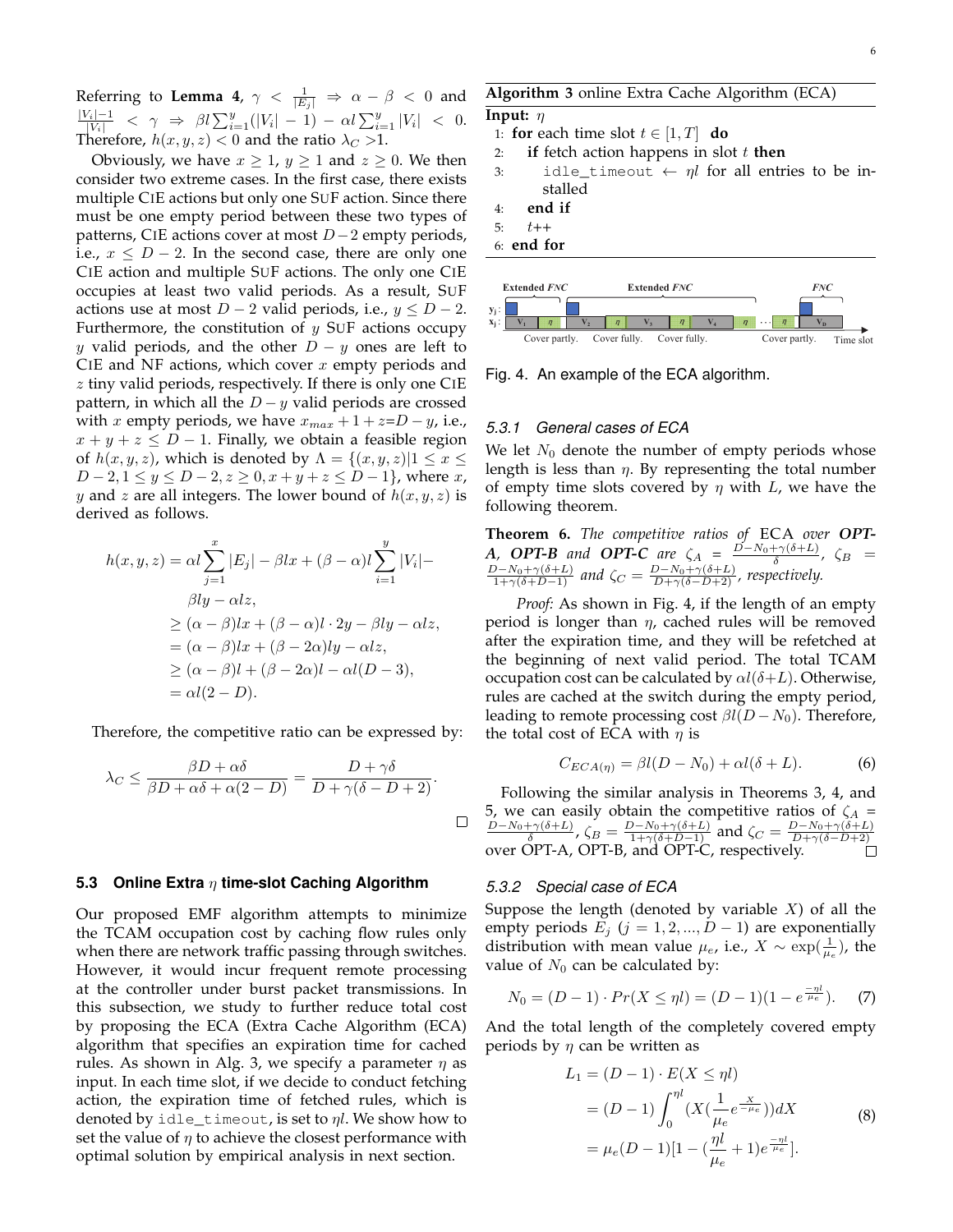On the other hand, the total length in the empty periods where partially cut by *η* shall be simply calculated as

$$
L_2 = (D - 1 - N_0) \cdot (\eta l) = \eta l (D - 1) e^{\frac{-\eta l}{\mu_e}}.
$$
 (9)

Therefore, the cost of ECA with parameter *η*, *µ<sup>e</sup>* and *l* shall be

$$
C_{ECA(\eta,\mu_e,l)} = \alpha l(\delta + L_1 + L_2) + \beta l(D - N_0)
$$
  
=  $\alpha (\delta l + (D - 1)\mu_e (1 - e^{\frac{-\eta l}{\mu_e}})) + \beta l(1 + (1 - D)e^{\frac{-\eta l}{\mu_e}}).$  (10)

Similarly, the competitive ratio of ECA under this special case can also be derived following the approach in the proof of Theorem 6. In performance evaluation, we conduct extensive simulations under various network settings to find out the best value of *η* leading to closet performance with optimal solution.

# **6 EVALUATION**

We conduct extensive simulations in this section to evaluate the performance of our proposed algorithms and the derived competitive ratios. We adopt network traces from [14], which contain TCP traffics captured at a wired sniffer. Each trace file is collected within around 50 seconds. Furthermore, the offline optimal solutions (denoted by Offline OPT) are obtained using commercial solver Gurobi optimizer [23]. In each set of simulation, we always fix *α*=10, the settings of other parameters are labeled below the figures.

#### **6.1 Evaluation of Offline Algorithm**

As shown in Fig. 5(a), when  $\alpha = 10$  and  $l = 0.25$  s, total cost of both algorithms decreases as *γ* grows from 0.01 to 10. This is because under larger *γ*, fetching is preferred as it leads to low cost. Specifically, we observe that two algorithms converge when *γ* is greater than 1 because they generate only fetch operations.

We then investigate the influence of time slot length on the total cost by changing the value of *l* from 0.1s to 5s. As shown in Fig. 5(b), total cost increases as the growth of *l* under optimal solutions. We observe that some fluctuation in the performance of our greedy algorithm. That is because in each iteration of while loop in Alg.1, we prefer tiny valid periods, which may some time slots already contained. The performance ratio of our algorithm and the optimal solution is shown in Fig. 5(c), where the ratio is very close to 1, much better than the analytical result, the upper bound.

## **6.2 Evaluation of Online EMF and ECA**

Then, the online EMF and ECA algorithms are evaluated with real network traffic traces under three cases, respectively.



Fig. 5. Performance of offline Algorithm 1.

#### *6.2.1 Over OPT-A*

The total cost under different values of *l* is shown in Fig. 6(a), where results of all algorithms show as increasing functions of *l*. On the other hand, their performance ratio with the optimal solutions decreases as the growth of *l* as shown in Fig. 6(b). Furthermore, we observe that the performance ratio are always equal to the derived upper bound. That is because only SUF and NF patterns exist in the optimal solutions under this case, i.e., packets are always processed by the remote controller. Finally, we show the performance ratio under different value of *η* in Fig. 6(d). We observe that ratio of ECA is same with EMF when  $\eta=0$ , and the ratios of EMF never change because of fixed  $\gamma$  and *l*. In Figs. 6(b), 6(c), and 6(d), EMF outperforms ECA with closer performance to the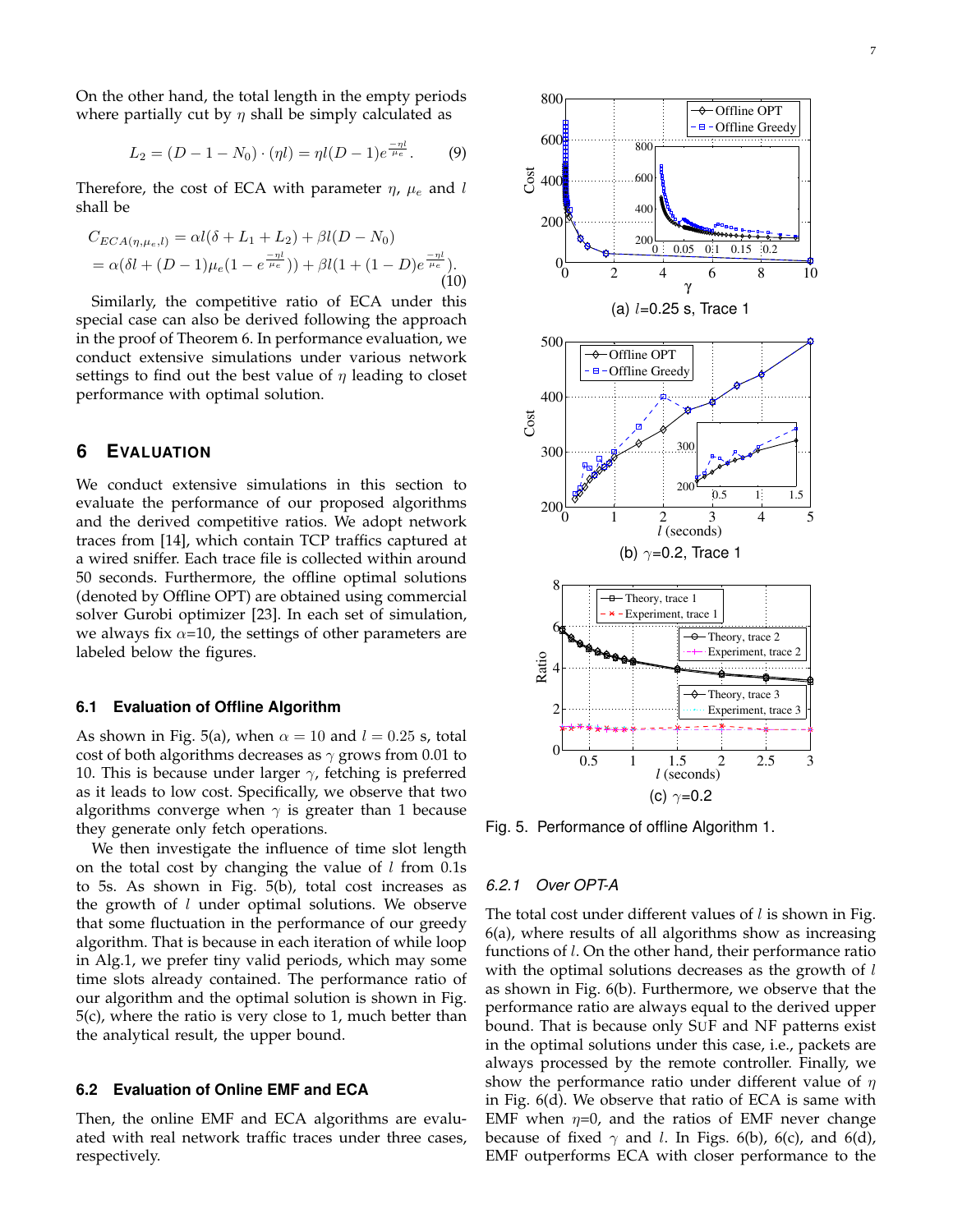

Fig. 6. Performance of EMF and ECA over OPT-A.



Fig. 7. Performance of EMF and ECA over OPT-B.



Fig. 8. Performance of EMF and ECA over OPT-C.

optimal solution under most of settings. We attribute this phenomenon to the fact that rules are cached at switches for a longer time under ECA.

#### *6.2.2 Over OPT-B*

In this case, packets tend to be processed at local switches because  $\gamma$  becomes small. In Figs. 7(a) and 7(b), we have similar observations with the results under OPT-A case, except ECA outperforms EMF. This can be attributed to that there are mainly CIE patterns and few NF patterns under OPT-B case, and the extra caching durations of ECA cover many empty periods. Accordingly, the cost of ECA is smaller than EMF, particularly when *γ* and *η* become large. Finally, both algorithms converge to the optimal solution under larger value of *l*. In respect of performance ratio, Fig. 7(c) shows ratio is decreasing function of *γ* for both ECA and EMF. Because larger *γ* leads to more short FCN patterns in optimal solution, which makes ECA and EMF close to optimal solution. Therefore, their ratios decrease and approach to 1 gradually. As we mentioned above, Fig. 7(d) shows the benefit of a larger *η* in ECA, because more empty periods are covered and much fetching cost can be saved under OPT-B case.



 $4-$ 

Theory, ECA

(c) *η*=2,*l*=0.4 s,trace 2 (d) *γ*=0.625,*l*=0.4 s,trace 2

#### *6.2.3 Over OPT-C*

 $10<sub>II</sub>$ 

Theory, ECA

The performance of ECA and EMF is investigated in Figs. 8 and 9. We observe that ECA and EMF show distinct performance under different settings. For example, in Fig. 9(a), the cost of ECA is larger than EMF when *l*=0.2, but it becomes opposite when *l* is greater than 0.3. We have similar observations in other figures. Interestingly, in Fig. 8(b), we observe that the curve of ECA first increases, and then decreases when *η* is greater than 3, finally converging to 1.28 after  $\eta = 4$ . This is because when  $\eta$  is small, it only covers few empty periods with short length, and the advantage of extra caching is not obvious. As *η* becomes larger, the number of covered empty periods grows, leading to reduced total cost. When all empty periods are covered by large *η*, the performance of ECA becomes stable. In Fig. 8(d), the ratios of ECA keep decreasing and then converging because short empty periods become fewer when *l* increases to 0.4.

# **6.3 Evaluation of Special Case of ECA**

Finally, we study the performance of ECA when lengths of empty periods are exponential distribution. We consider randomly generated network traffic with  $\mu_e$ =1.0 and *T*=100.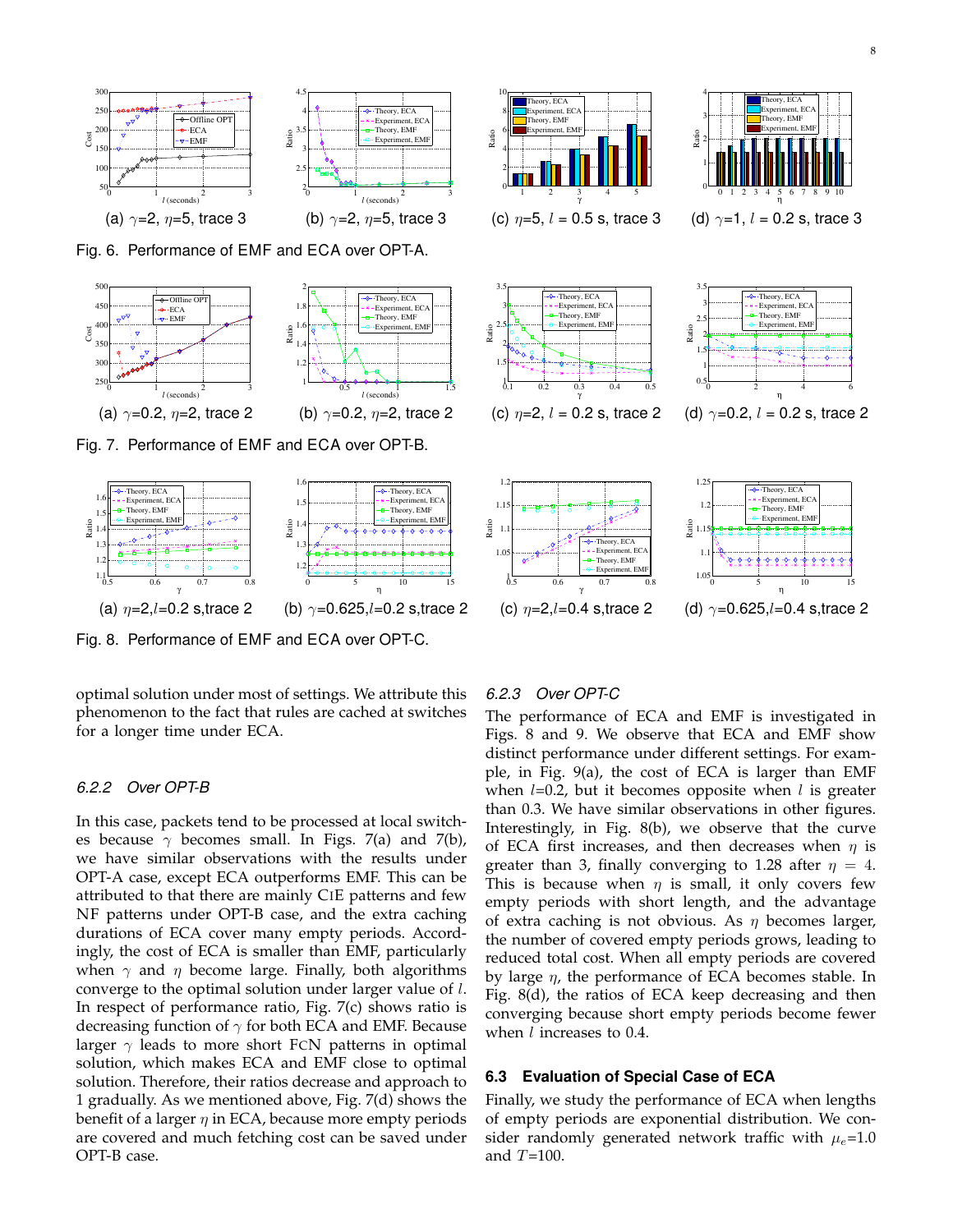

Fig. 9. Performance of EMF and ECA over OPT-C while varying *l*.



Fig. 10. ECA over OPT-A under special case, *γ*=1, *µe*=1.0, *l*=0.25.

As shown in Fig. 10, ratio of ECA algorithm increases as *η* grows from 0 to 10, which shows the same performance with Fig. 6(d). In Fig. 11, we have similar observation with Fig. 8(b) because of the same reasons. In Fig. 12, we set *l*=0.5, and performance ratios are always below the theoretical bound as *γ* and *η* changes within [0.5,0.8] and [0,10], respectively. The simulation results also suggest that  $\eta$  shall be set to small values no matter how *γ* changes.



Fig. 11. ECA over OPT-B under special case, *γ*=0.2, *µe*=1.0, *l*=0.25.



Fig. 12. Performance of ECA over OPT-C under special case, *µe*=1.0, *l*=0.5.

# **7 CONCLUSION**

In this paper, we studied traffic flow provisioning problem by formulating it as a minimum weighted flow provisioning problem with objective of minimizing the total cost of TCAM occupation and remote packet processing. This problem is proved to be NP-hard, and an efficient heuristic algorithm is proposed to solve this problem when network traffic is given. We further propose two online algorithms to approximate the optimal solution when network traffic information is unknown in advance. Finally, extensive simulations were conducted to validate the performance of theoretical analysis of the proposed algorithms, using the real traffic traces.

# **REFERENCES**

- [1] N. McKeown, T. Anderson, H. Balakrishnan, G. Parulkar, L. Peterson, J. Rexford, S. Shenker, and J. Turner, "Openflow: enabling innovation in campus networks," *ACM SIGCOMM Computer Communication Review*, vol. 38, no. 2, pp. 69–74, 2008.
- [2] M. Casado, M. Freedman, J. Pettit, J. Luo, N. Gude, N. McKeown, and S. Shenker, "Rethinking enterprise network control," *IEEE/ACM Transactions on Networking*, vol. 17, no. 4, pp. 1270– 1283, Aug 2009.
- [3] N. Kang, Z. Liu, J. Rexford, and D. Walker, "Optimizing the one big switch abstraction in software-defined networks," *Proc. ACM CoNEXT*, 2013.